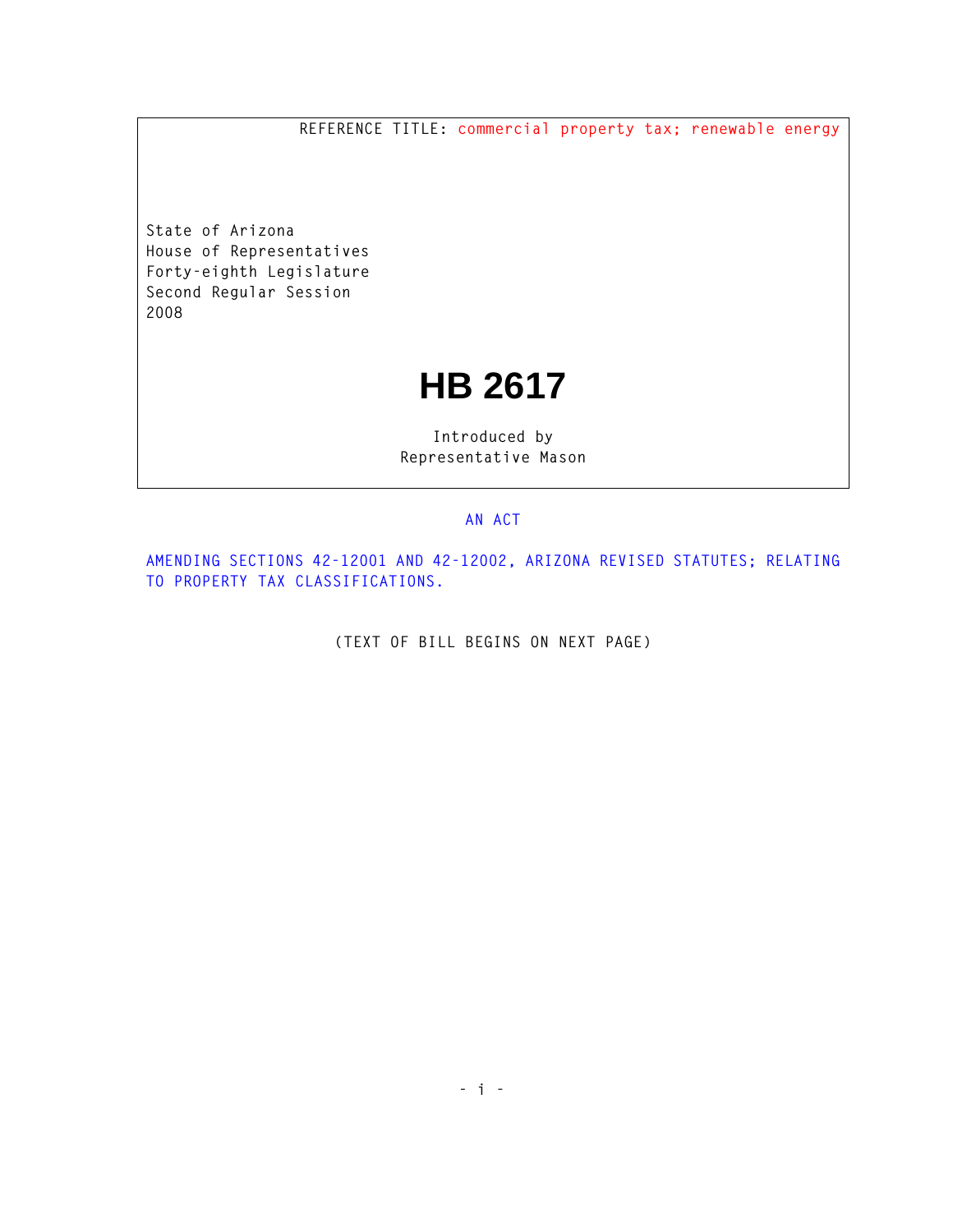**1 Be it enacted by the Legislature of the State of Arizona: 2 Section 1. Section 42-12001, Arizona Revised Statutes, is amended to 3 read: 4 42-12001. Class one property 5 EXCEPT AS PROVIDED BY SECTION 42-12002, PARAGRAPH 1, SUBDIVISION (e) 6 AND PARAGRAPH 2, SUBDIVISION (e), for purposes of taxation, class one is 7 established consisting of the following subclasses: 8 1. Producing mines and mining claims, personal property used on mines 9 and mining claims, improvements to mines and mining claims and mills and 10 smelters operated in conjunction with mines and mining claims that are valued 11 at full cash value pursuant to section 42-14053. 12 2. Standing timber that is valued at full cash value. 13 3. Real and personal property of gas distribution companies, electric 14 transmission companies, electric distribution companies, combination gas and 15 electric transmission and distribution companies, companies engaged in the 16 generation of electricity and electric cooperatives that are valued at full 17 cash value pursuant to section 42-14151. 18 4. Real and personal property of airport fuel delivery companies that 19 are valued pursuant to section 42-14503. 20 5. Real and personal property that is used by producing oil, gas and 21 geothermal resource interests that are valued at full cash value pursuant to 22 section 42-14102. 23 6. Real and personal property of water, sewer and wastewater utility 24 companies that are valued at full cash value pursuant to section 42-14151. 25 7. Real and personal property of pipeline companies that are valued at 26 full cash value pursuant to section 42-14201. 27 8. Real and personal property of shopping centers that are valued at 28 full cash value or pursuant to chapter 13, article 5 of this title, as 29 applicable. 30 9. Real and personal property of golf courses that are valued at full 31 cash value or pursuant to chapter 13, article 4 of this title. 32 10. All property, both real and personal, of manufacturers, assemblers 33 or fabricators valued under the provisions of this title. 34 11. Real and personal property that is used in communications 35 transmission facilities and that provides public telephone or 36 telecommunications exchange or interexchange access for compensation to 37 effect two-way communication to, from, through or within this state. 38 12. Real property and improvements that are devoted to any other 39 commercial or industrial use, other than property that is specifically 40 included in another class described in this article, and that are valued at 41 full cash value. 42 13. Personal property that is devoted to any other commercial or 43 industrial use, other than property that is specifically included in another 44 class described in this article, and that is valued at full cash value.**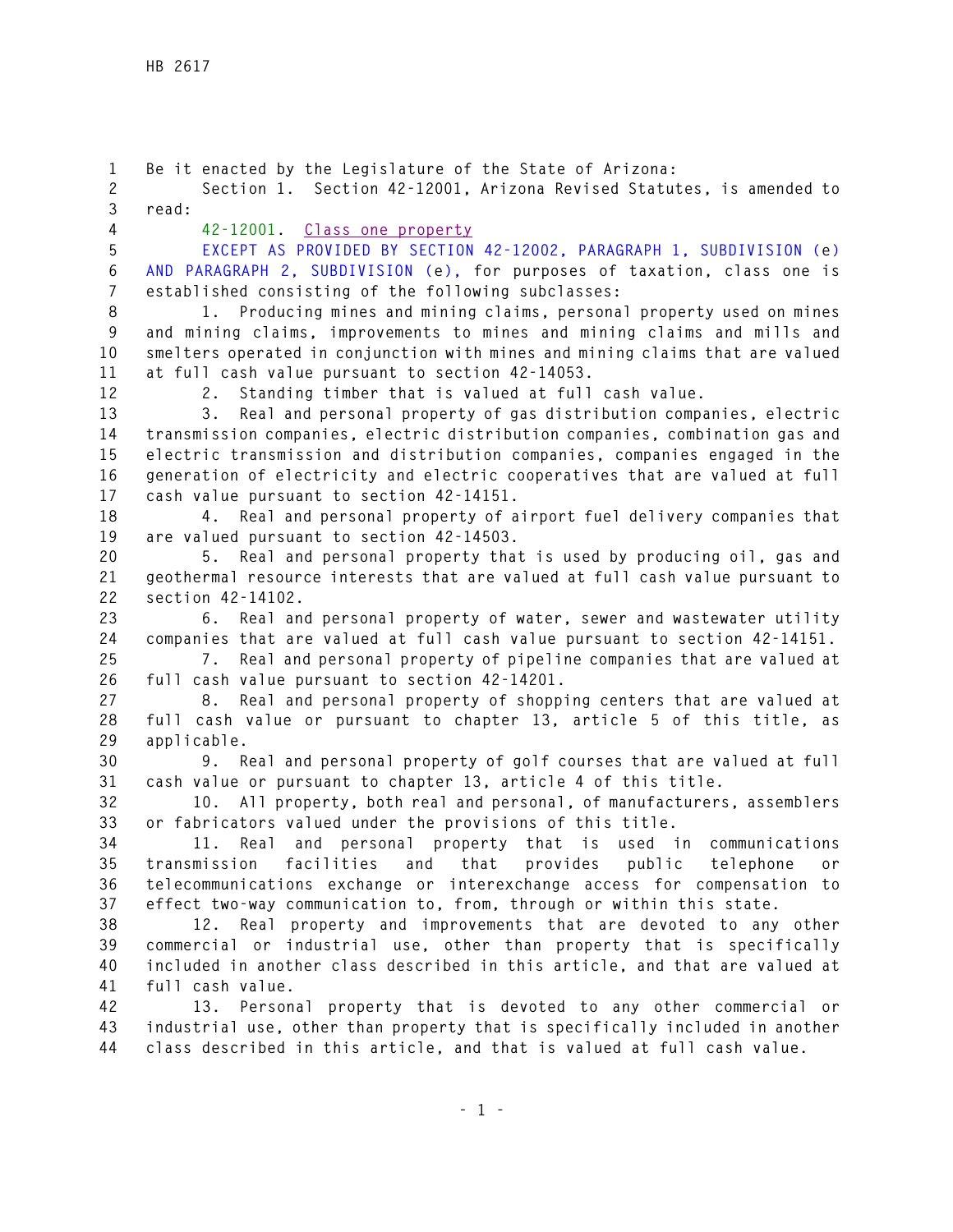**1 Sec. 2. Section 42-12002, Arizona Revised Statutes, is amended to 2 read: 3 42-12002. Class two property 4 For purposes of taxation, class two is established consisting of two 5 subclasses: 6 1. Class two (R) consists of: 7 (a) Real property and improvements to property that are used for 8 agricultural purposes and that are valued at full cash value or pursuant to 9 chapter 13, article 3 of this title, as applicable. 10 (b) Real property and improvements to property that are primarily used 11 for agricultural purposes to produce trees other than standing timber, vines, 12 rosebushes, ornamental plants or other horticultural crops, regardless of 13 whether the crop is grown in containers, soil or any other medium, that are 14 not included in class one, three, four, six, seven or eight and that are 15 valued at full cash value or pursuant to chapter 13, article 3 of this title, 16 as applicable. 17 (c) Real property and improvements to property that are owned and 18 controlled by a nonprofit organization that is exempt from taxation under 19 section 501(c)(3), (4), (7), (10) or (14) of the internal revenue code if the 20 property is not used or intended for the financial benefit of members of the 21 organization or any other individual or organization, unless the financial 22 benefit is for charitable, religious, scientific, literary or educational 23 purposes, and that are valued at full cash value. 24 (d) Real property of golf courses that is valued at full cash value or 25 pursuant to chapter 13, article 4 of this title. 26 (e) REAL PROPERTY AND IMPROVEMENTS TO PROPERTY USED FOR COMMERCIAL OR 27 INDUSTRIAL PURPOSES LISTED IN SECTION 42-12001 ON WHICH RENEWABLE ENERGY 28 EQUIPMENT, AS DEFINED IN SECTION 42-14155, IS PERMANENTLY INSTALLED AND 29 ACCOUNTS FOR AT LEAST \_\_ PER CENT OF THE PROPERTY'S TOTAL FULL CASH VALUE. 30 PROPERTY MAY NOT BE CLASSIFIED UNDER THIS SUBDIVISION FOR MORE THAN FIVE TAX 31 YEARS. 32 (e) (f) All other real property and improvements to property, if any, 33 that are not included in class one, three, four, six, seven or eight and that 34 are valued at full cash value. 35 2. Class two (P) consists of: 36 (a) Personal property that is used for agricultural purposes and that 37 is valued at full cash value or pursuant to chapter 13, article 3 of this 38 title, as applicable. 39 (b) Personal property that is primarily used for agricultural purposes 40 to produce trees other than standing timber, vines, rosebushes, ornamental 41 plants or other horticultural crops, regardless of whether the crop is grown 42 in containers, soil or any other medium, that is not included in class one, 43 three, four, six, seven or eight and that is valued at full cash value or** 

**44 pursuant to chapter 13, article 3 of this title, as applicable.**